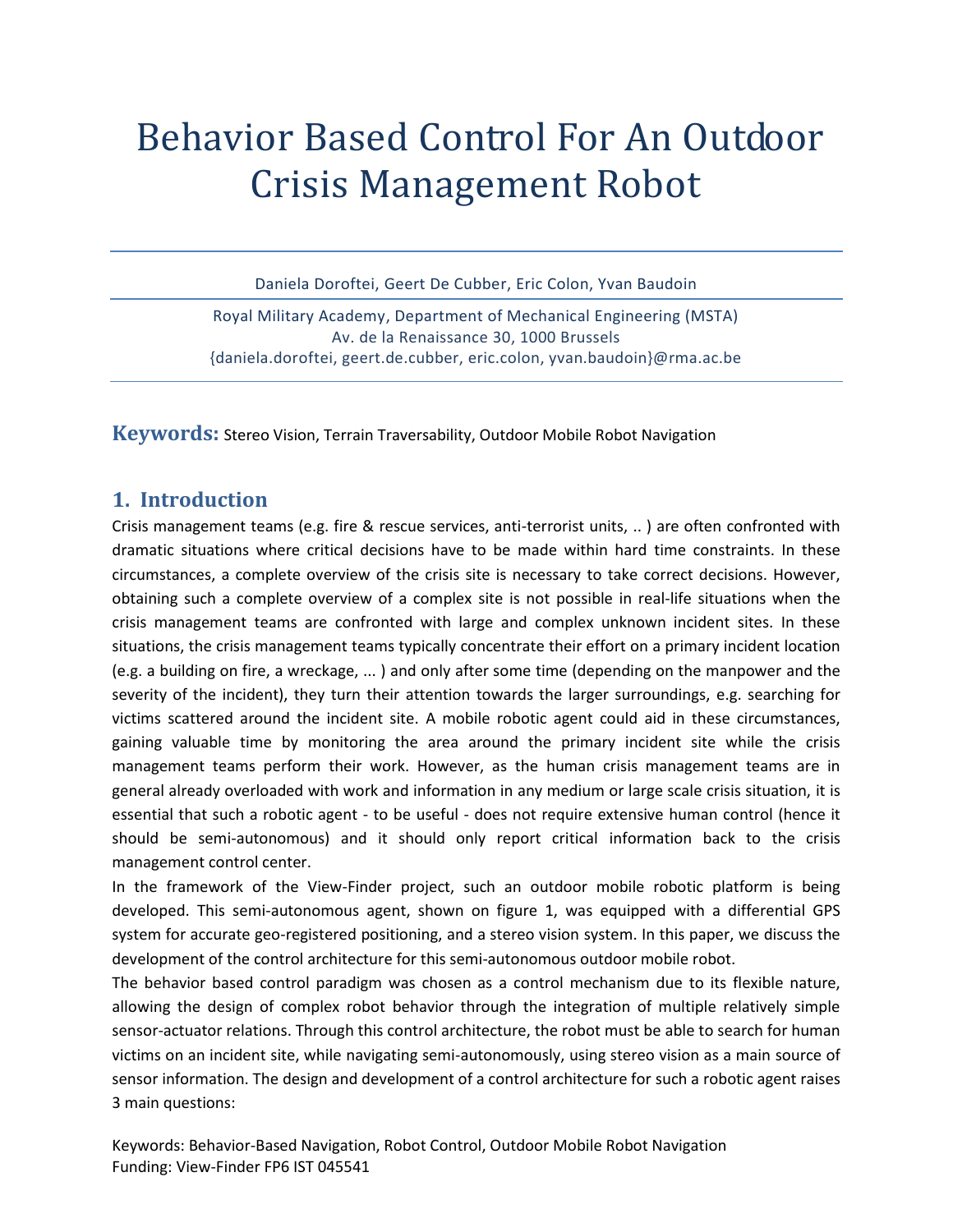- 1. How can we design the individual behaviors, such that the robot is capable of avoiding obstacles and of navigating semi-autonomously?
- 2. How can these individual behaviors be combined in an optimal, leading to a rational and coherent global robot behavior?
- 3. How can all these capabilities be combined in a comprehensive and modular framework, such that the robot can handle a high-level task (searching for human victims) with minimal input from human operators, by navigating in a complex, dynamic and environment, while avoiding potentially hazardous obstacles?

In this paper, we present each of these three main aspects of the general robot control architecture more in detail.

# **2. The Global Behavior-Based Robot Navigation Architecture**

Figure 1 illustrates the general robot control architecture, set up as a test bed for the algorithms discussed in this paper. The RobuDem robot used in this setup features 2 on-board processing stations, one for low-level motor control (Syndex Robot Controller), and another one for all the high-level functions. A remote robot control PC is used to control the robot and to visualize the robot measurements (color images, victim data) from a safe distance. All data transfer between modules occurs via TCP and UDP-based connections, relying on the CORBA [\[8\]](#page-7-0) and CoRoBa [\[1\]](#page-7-1) protocols. The wireless link from the on-board high-level PC to the remote robot control PC is set up via a Wi-Max connection. To assure the quality of service over this wireless link, the use of the MailMan protocol is investigated.

A behavior-based navigational architecture is used for semi-autonomous intelligent robot control. Behavior-based techniques have gained a widely popularity in the robotics community [\[5\],](#page-7-2) due to the flexible and modular nature of behavior-based controllers, facilitating the design process. Following the behavior based formalism, a complex control task is subdivided into a number of more simple modules, called behaviors, which each describe one aspect of the sensing, reasoning and actuation robot control chain. Each behavior outputs an objective function, *o1(x), …, on(x),* which are multi-dimensional normalized functions of the output parameters, where  $x = [x_1,...,x_n] \in \mathbb{R}^n$  $x = x_1, ..., x_n \in \mathbb{R}^n$  is an *n*-dimensional decision variable vector. The degree of attainment of a particular alternative *x*, with respect to the *k th* objective is given by  $o_k(x)$ .

Recall that the RobuDem robot is equipped with two main sensing abilities: a stereo vision system and a GPS system. The information from the stereo vision system is used threefold:

- 1. The color images are sent over the wireless link, such that the human operator receives at all time a visual cue of the environment. This is absolutely necessary when the robot is operating under teleoperation mode.
- 2. The (left) color image is sent to a victim detection module. This module incorporates a vision-based human victim detector, as presented in [\[3\].](#page-7-3) The victim detection module will report any detected human victims back to the human operator at the remote control station.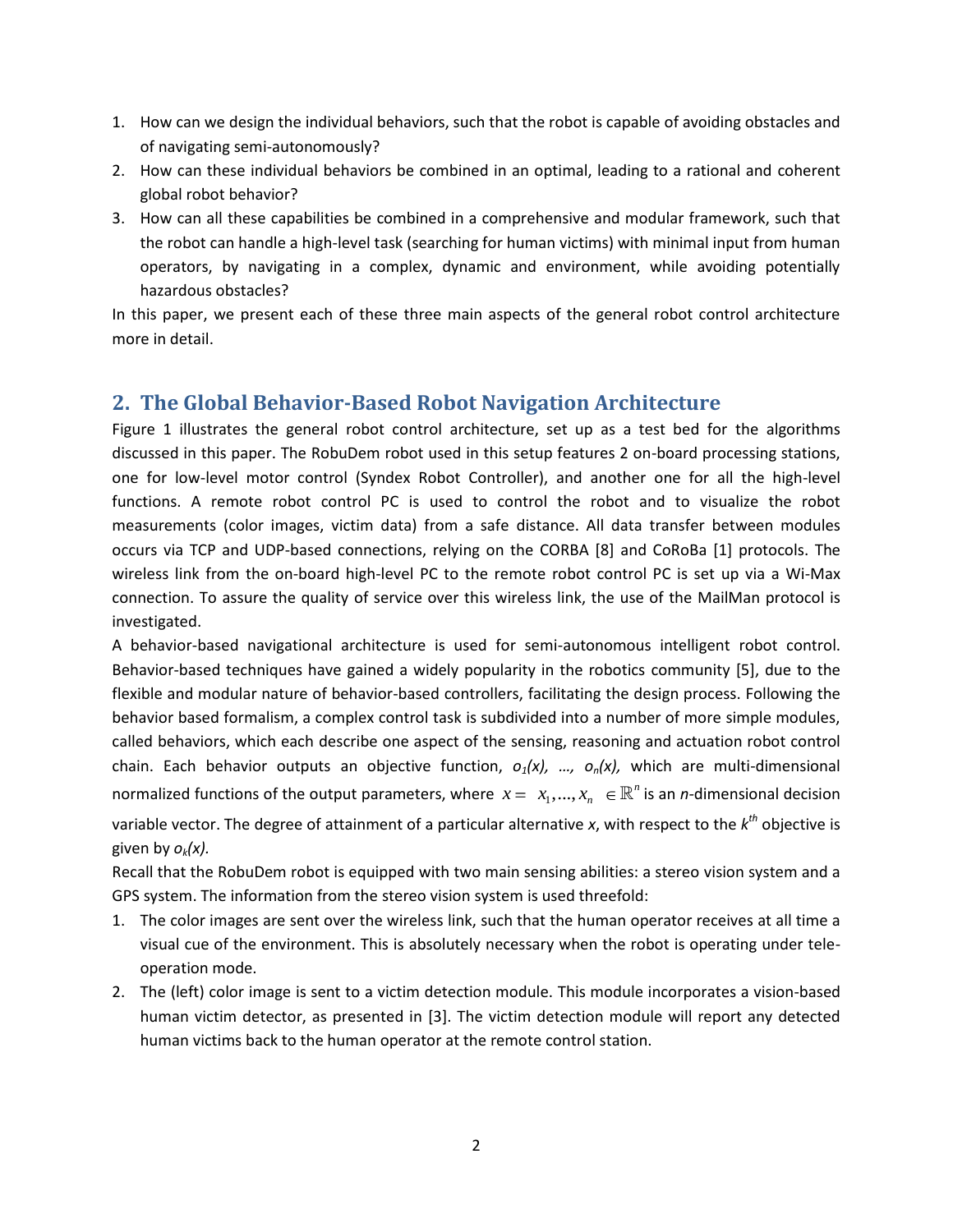

**Figure 1: Robot Control Architecture**

3. The calculated stereo disparity image is sent to a terrain traversability estimation module. This module incorporates a stereo-based terrain traversability analysis algorithm, as presented in [\[2\].](#page-7-4) From the obstacle map, a behavior is constructed to steer the robot away from obstacles.

The GPS system delivers accurate robot positioning information, which is sent to the operator at the remote control station. At the same time, this data is sent to a path planning module. From the robot control station, the human operator is able to compile a list of waypoints for the robot. The path planning module compares this list of waypoints with the robot position and calculates a trajectory to steer the robot to the goal positions in the list. The first point on this trajectory list is sent to a *GoToGoal*  behavior module, which aims to steer the robot to this point, as such executing the trajectory defined by the path planner.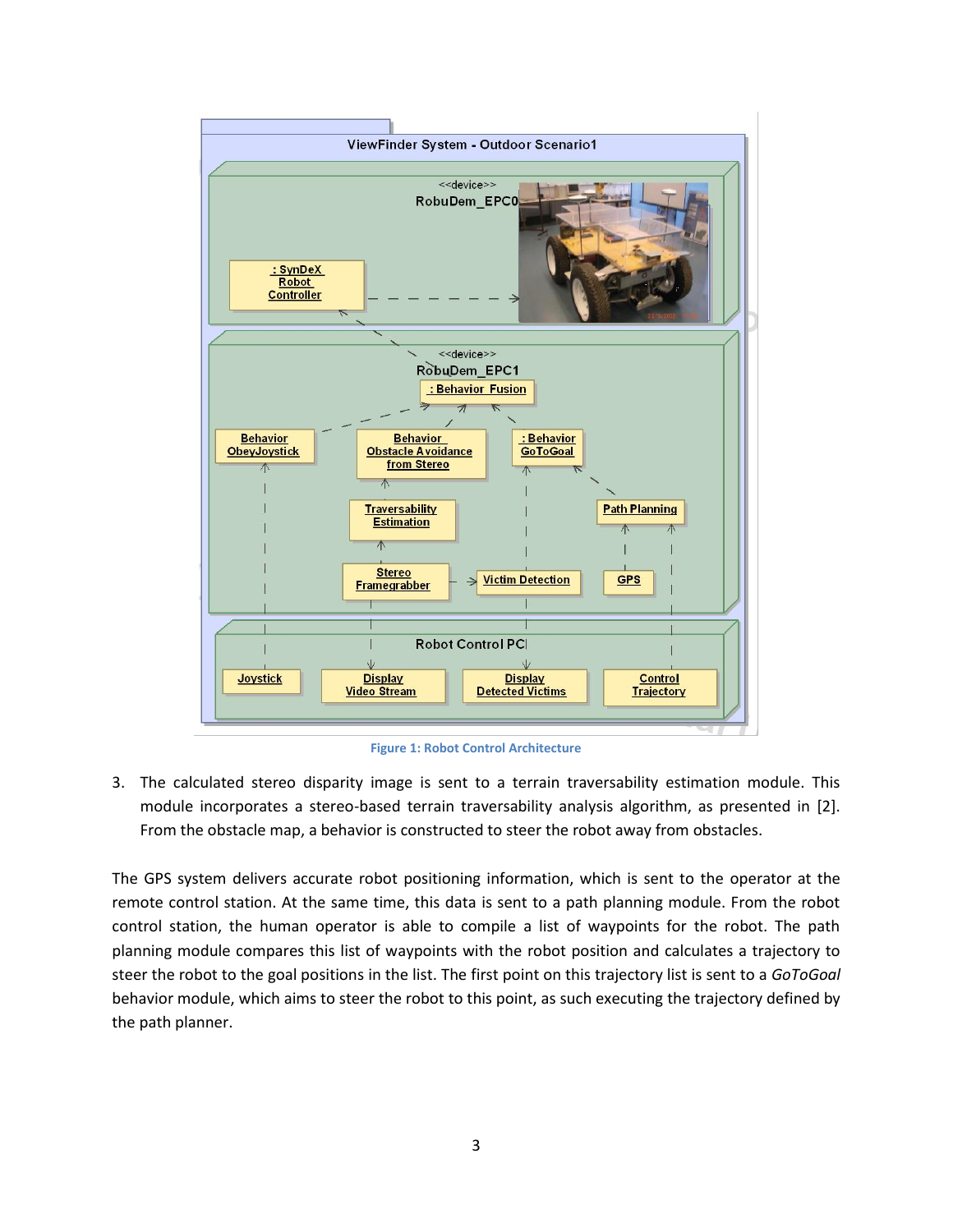## **3. Behavior Design**

In this section, we will investigate the design of the behaviors referenced on Figure 1. As mentioned before, a behavior is a function which relates sensor measurements to actions in the form of an objective function. In the case of robot control, the objective function of each behavior can be regarded as two-dimensional normalized function of robot steering velocity  $v$  and direction  $\alpha$ . For this setup, three behaviors are defined which relate the abstract sensor information into robot actions. These three behaviors are:

1. *Obey Joystick Commands*. If desired, the human operator can control the robot by means of a joystick. The joystick commands are directly related to the robot steering angle and direction, so the transformation of the joystick control command into an objective function can be performed

straightforward by calculating a two-dimensional Gaussian from the joystick input 
$$
v_{Joystick}
$$
,  $\alpha_{Joystick}$ :  

$$
o_{Joystick}(v, \alpha) = \frac{1}{\sqrt{2\pi^2 \sigma^4}} exp\left(-\left(\frac{v - v_{Joystick}}{2\sigma^2} + \frac{\alpha - \alpha_{Joystick}}{2\sigma^2}\right)\right)
$$

2. *Obstacle Avoidance Using Stereo*. To drive the robot away from obstacles detected by the terrain traversability analysis algorithm [], the obstacle image is analyzed. The depth values of pixels corresponding to obstacles are accumulated per vertical line in the image and the resulting function is inverted and normalized. This allows to deduce a function  $f$  of the viewing angle  $\mathbb Z$  as shown on figure 2.



**Figure 2: 1D Objective Function for Obstacle Avoidance from Stereo**

This function can be regarded as a one-dimensional objective function for obstacle avoidance from stereo input, considering only the viewing / steering angle. This one dimensional objective function can then be extended for velocity as well, using the following formulation:

$$
o_{\text{stereo}}(v,\alpha) = \frac{f(\alpha)}{1+|vf(\alpha)/c|}
$$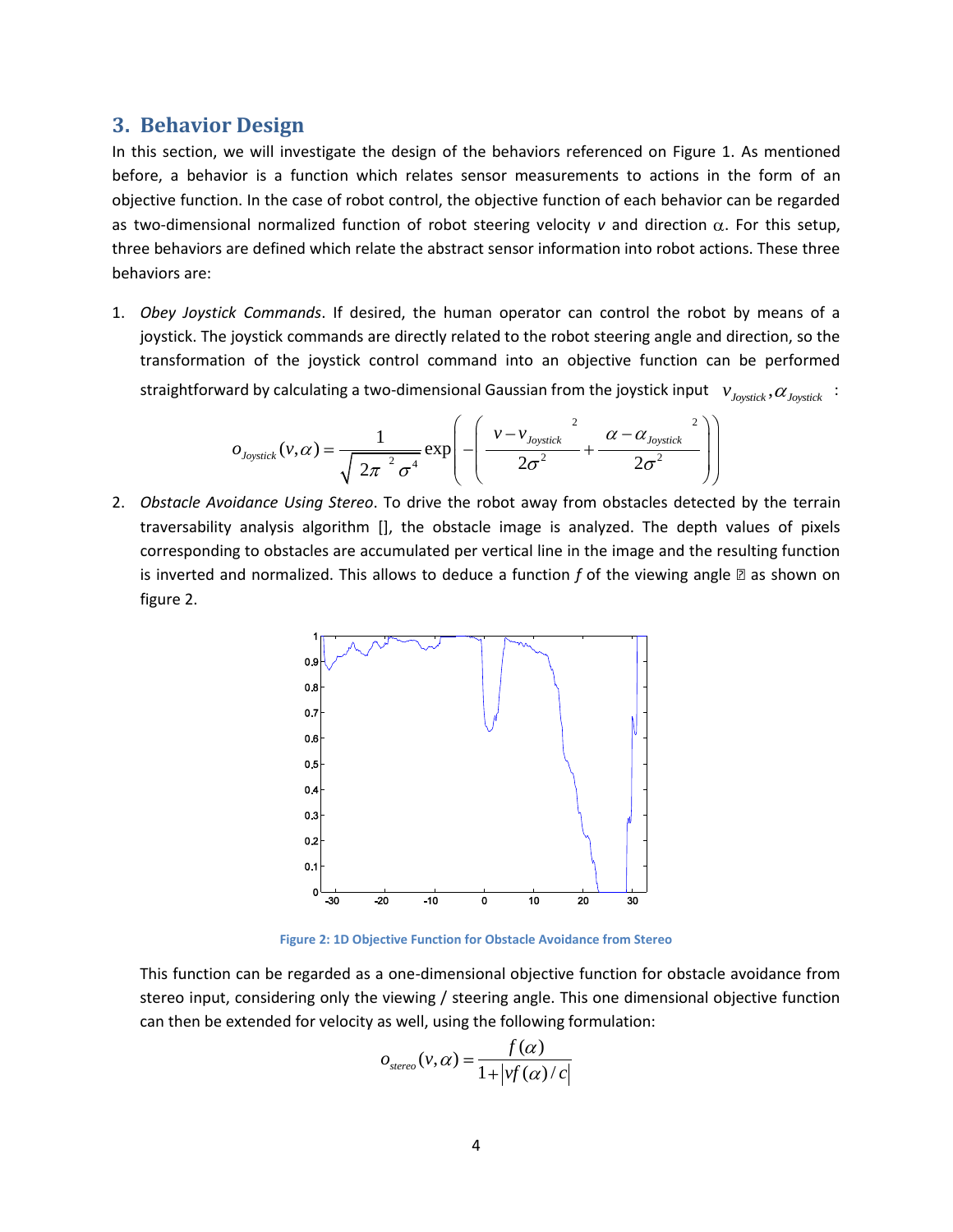3. *Go To Goals*. The goal seeking behavior is assigned two tasks. First, it points the robot to the goal position and it varies the velocity respective to the distance to the goal. This means the position and it varies the velocity respective to the distance to the goal. This means the development of the objective function can be split up as  $o_{G \circ T o G o a l} (v, \alpha) = o_{G \circ T o G o a l}^{\alpha} (\alpha) . o_{G \circ T o G o a l}^{\nu} (v)$ . To calculate these objective functions, the (Euclidian) distance to the goal  $d_{\textit{Goal}}$  and heading to this goal  $\theta$  are calculated from the current robot position given by the GPS system and the current waypoint given by the global path planner. The goal seeking behavior aims to minimize the difference between the robot heading  $\alpha$  and the goal heading  $\theta$ , which can be formulated as:

$$
o_{G \circ T o G o a l}^{\alpha} = \frac{1}{1 + \left(\frac{\alpha - \theta}{\beta}\right)^2}
$$

with  $\beta$  the window size which is considered.  $o_{GoToGoal}^v(v)$  is set up such that the velocity is always high, with the exception that when the robot approaches a goal position, the speed should be reduced. This is expressed as:

$$
o_{GoToGoal}^{v}(v) = \begin{cases} \left(\frac{v}{v_{\text{max}}}\right)^2 & \text{if } d_{Goal} > d_{Threshold} \\ \frac{1}{1 + \left(\frac{v}{v_{\text{max}}}\right)^2} & \text{if } d_{Goal} < d_{Threshold} \\ \end{cases}
$$

## **4. Behavior Fusion**

### **4.1. The multiple objective decision making problem**

The 3 behaviors discussed above must be fused together to form one consistent and globally optimal robot command, to be sent to the robot actuators. The performance of the behavior-based controller depends on the implementation of the individual behaviors as well as on the method chosen to solve the behavior fusion or action selection problem. We have chosen a method to solve the action selection problem, by formulating it as a multiple objective decision making problem, as proposed by Pirjanian in [\[7\].](#page-7-5) Mathematically, a multiobjective decision problem can be represented as finding the solution to  $\log \max_{\mathbf{O}_{\mathbf{I}}} \mathbf{O}_{\mathbf{I}}(\mathbf{x}),...,\mathbf{O}_{n}(\mathbf{x})$ .

#### **x**

# **4.2. Classical methods for solving the multiple objective decision making problem**

A common method for solving a multiple objective decision making problem is the weighting method. This method is based on scalar vector optimization and is formulated in the following way:

$$
\mathbf{x}^* = \arg_{\mathbf{x} \in X} \max \sum_{i=1}^n w_i o_i(\mathbf{x})
$$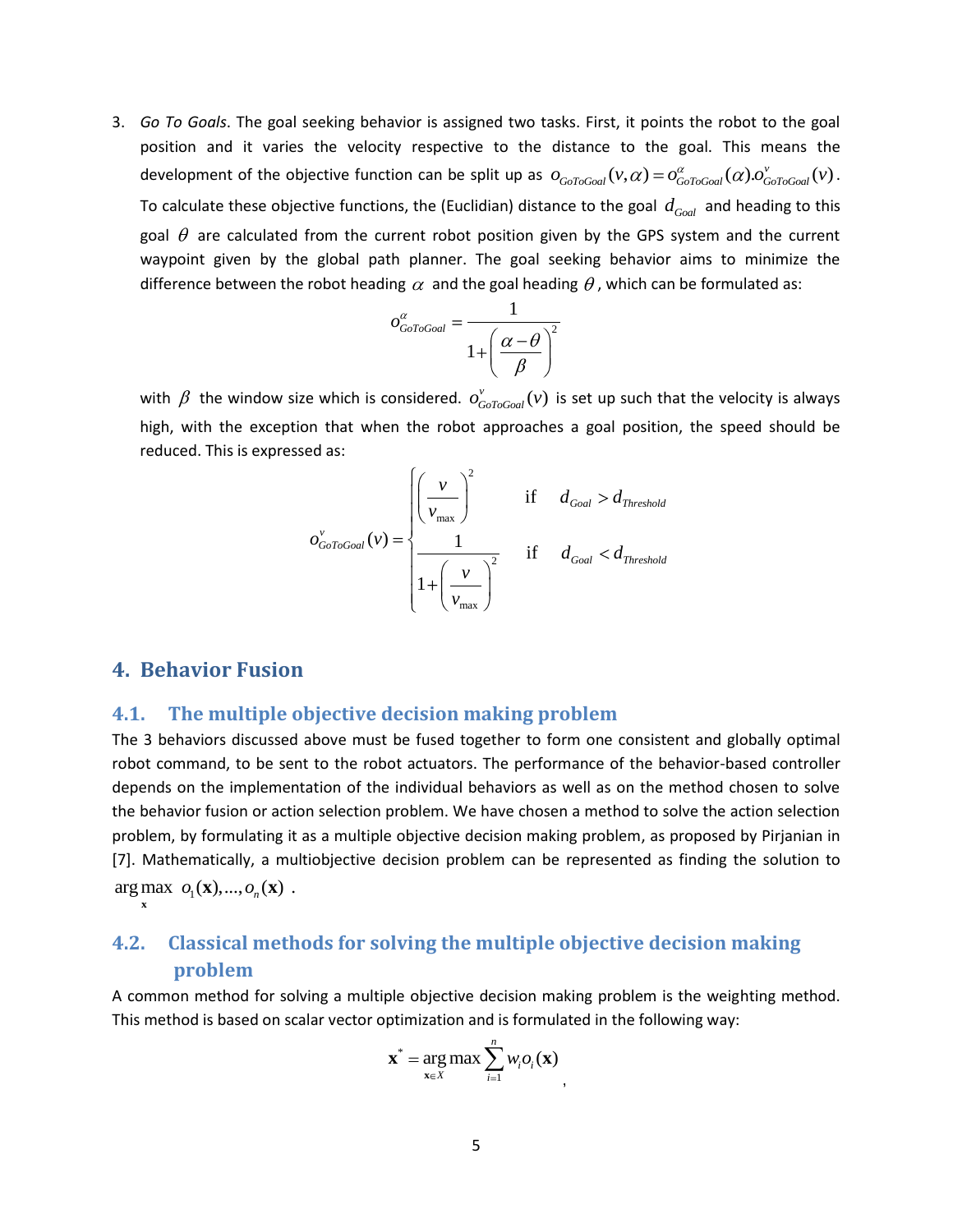where  $w_i$  is a set of weights, normalized such that  $\sum w_i = 1$ 1 *n*  $w_i = 1$ . *i*

An important question is how to vary the weights *w<sup>i</sup>* to generate the whole or a representative subset of the solutions. Most approaches described in the literature handle the problem in the same manner. Each weight  $w_i$  is considered to have a reasonable number of discrete values between 0 and 1. Then the equation is solved for each combination of values. The obvious limitation of this approach is the large number of computations to be performed, as the computational complexity grows exponentially with the number of objective functions.

The interval criterion weights method [\[9\]](#page-7-6) reduces the number of computations by incorporating some subjective knowledge in the process of generating optimal solutions. Basically, rather than letting each *w<sup>i</sup>* assume values in the interval [0; 1], a narrower interval is used that reflects the importance of each objective function. Apart from reducing the computational burden, the interval criterion weights method, produces the `best' part of X\*. Here 'best' reflects the decision maker's preferences which are expressed as weight values. A further advantage of the interval criterion weights method is due to the fact that in practice a decision maker seems to be more comfortable defining the range within which a weight value should be, rather than estimating the single weight values.

Goal programming methods [\[6\]](#page-7-7) define a class of techniques where a human decision maker gives his/her preferences in terms of weights, priorities, goals, and ideals. The concept of best alternative is then defined in terms of how much the actual achievement of each objective deviates from the desired goals or ideals. Further, the concept of best compromise alternative is defined to have the minimum combined deviation from the desired goals or ideals. Goal programming methods thus choose an alternative having the minimum combined deviation from the goal $\hat{\omega}_1, ..., \hat{\omega}_n$ , given the weights or priorities of the objective functions. According to the goal programming theorem, the solution to the multi-objective decision making problem can be expressed as:

$$
\arg\min_{\mathbf{x}\in X} \sum_{i=1}^n w_i \left| o_i(\mathbf{x}) - o_i^* \right|^p
$$

where  $1 \leq p \leq \infty$  ,  $\mathbf{o}^*$  is the ideal point,  $w_j$  is the weight or priority given to the  $j^{\text{th}}$  objective.

In [\[4\],](#page-7-8) we proposed a method to choose the weights based upon a reliability measure associated to each behavior. The principle behind the calculation of the activity levels is that the output of a behavior should be stable over time in order to trust it. Therefore, the degree of relevance or activity is calculated by observing the history of the output of each behavior. This history-analysis is performed by comparing the current output  $\varpi_{\varpi_{j,}}^{\scriptscriptstyle \vartheta_i}$ *i j k b*<sub>i</sub> to a running average of previous outputs, which leads to a standard deviation, which is then normalized. For a behavior  $b_i$  with outputs  $\pi_j$  these standard deviations  $\sigma^{v_i}_\varpi$  $\frac{b_i}{\sigma}$  are:

*j*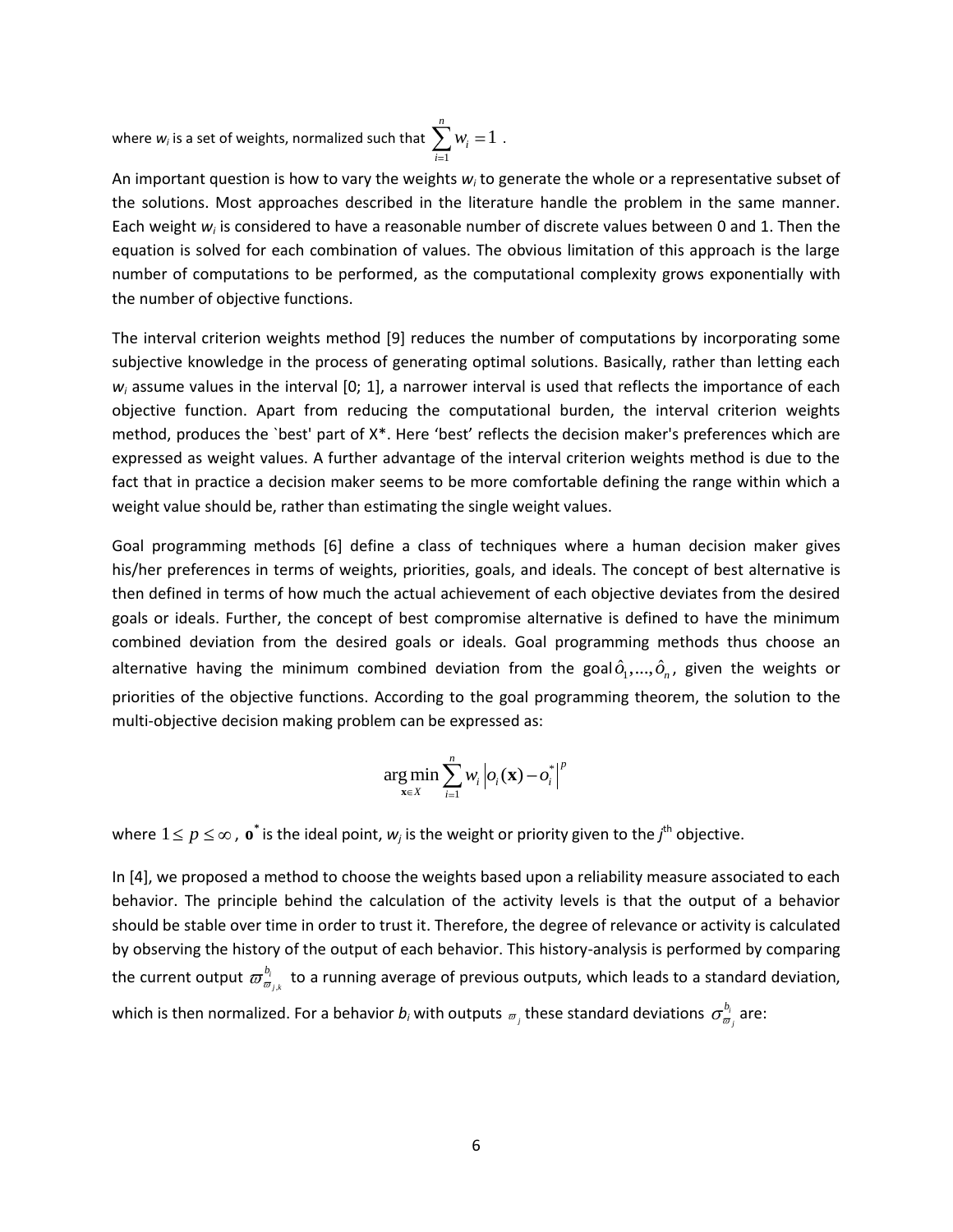$$
\sigma^{b_i}_{\varpi_j}=c_{\varpi_j}\sum_{k=i-h}^{i}\left(\varpi^{b_i}_{\varpi_{j,k}}-\frac{\displaystyle\sum_{l=1}^{N}\varpi^{b_i}_{\varpi_{j,l}}}{N}\right)^2
$$

The bigger this standard deviation, the more unstable the output values of the behavior are, so the less they can be trusted. The same approach is followed all behaviors. This leads to an estimate for the activity levels or weights for each behavior:

$$
w_{b_i} = \sum_{j=1}^{number\ of\ outputs} 1 - \sigma_{\varpi_j}^{b_i}
$$

For stability reasons, the activity level is initialized at a certain value (in general 0.5) and this estimate is then iteratively improved.

# **4.3. Proposed approach for solving the multiple objective decision making problem**

The approaches towards solving the multiple objective decision making problem for action selection which we have reviewed up to this point all have their advantages and disadvantages. Solving the multiple objective decision making problem using reliability analysis has the big advantage of incorporating direct information from the system under control into the control process. On the other hand, this architecture does not offer a human decision maker the ability to interact with the decision process. As autonomous agents more and more have to interact with humans on the field, exchanging knowledge and learning from each other, this is a serious shortcoming. Common techniques for solving the multiple objective decision making problem while taking into account a decision maker's preferences take into account these issues by offering a human operator the ability to input some objectives or ideal points. These approaches, however, suffer from the disadvantage that no reliability data from the sensing and other processes is taken into account while performing action selection. One could thus argue that while reliability analysis-based approaches are too robot centric, these second set of approaches is too human-centric. Here, we propose an approach to integrate the advantages of both theorems. This can be achieved by minimizing the goal programming and reliability analysis constraints in an integrated way, following:

d way, following:  
\n
$$
\underset{\substack{\mathbf{x}\in X\\w_i\in \mathbf{w}}}{\arg \min} \left[ \lambda \left( \sum_{i=1}^n w_i \left| o_i(\mathbf{x}) - o_i^* \right|^p \right) + 1 - \lambda \sum_{i=1}^n \left| w_i - \sum_{j=1}^{\text{number of outputs}} 1 - \sigma_{\varpi_j}^{b_i} \right|^p \right]
$$

with  $\lambda$  a parameter describing the relative influence of both constraints. This parameter indirectly influences the control behavior of the robot. Large values of  $\lambda$  will lead to a human-centered control